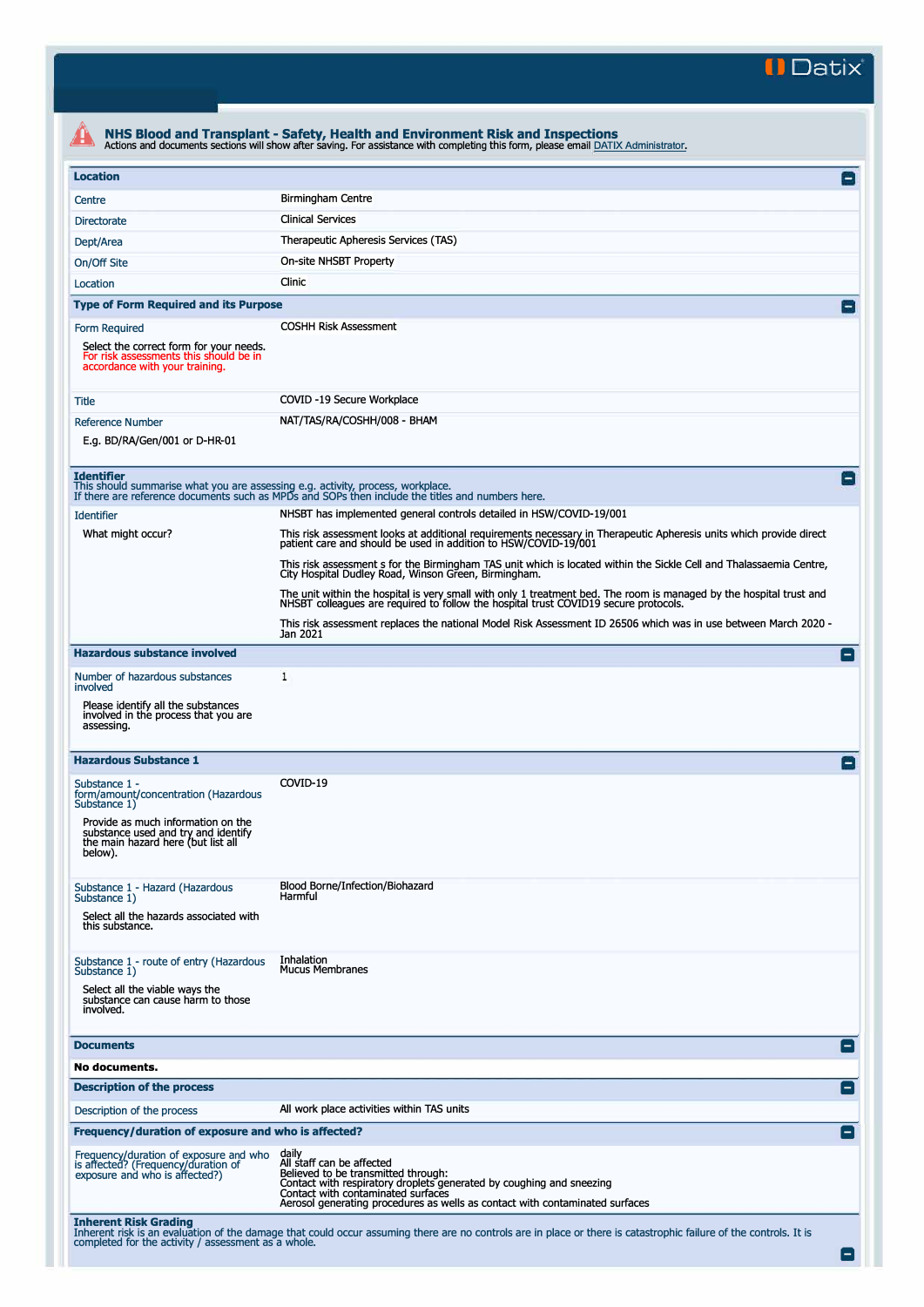| <b>Inherent Risk</b>                                                                                                                                                                                                                                                                                                                                                                                                                                                                                                                                                                                                                                                                                                                                                                                                                    |                                                                                                                                                                                                                                                                                                                                                                                                                                                                                                                                                                                                                                                                                                                                                                                                                                                                                                                                                                                                                                                                                                                                                                                                                                                                                                                       | <b>Impact</b>                           |                |                 |                                                |                |  |
|-----------------------------------------------------------------------------------------------------------------------------------------------------------------------------------------------------------------------------------------------------------------------------------------------------------------------------------------------------------------------------------------------------------------------------------------------------------------------------------------------------------------------------------------------------------------------------------------------------------------------------------------------------------------------------------------------------------------------------------------------------------------------------------------------------------------------------------------|-----------------------------------------------------------------------------------------------------------------------------------------------------------------------------------------------------------------------------------------------------------------------------------------------------------------------------------------------------------------------------------------------------------------------------------------------------------------------------------------------------------------------------------------------------------------------------------------------------------------------------------------------------------------------------------------------------------------------------------------------------------------------------------------------------------------------------------------------------------------------------------------------------------------------------------------------------------------------------------------------------------------------------------------------------------------------------------------------------------------------------------------------------------------------------------------------------------------------------------------------------------------------------------------------------------------------|-----------------------------------------|----------------|-----------------|------------------------------------------------|----------------|--|
| Red-Extreme<br>Orange High                                                                                                                                                                                                                                                                                                                                                                                                                                                                                                                                                                                                                                                                                                                                                                                                              | <b>Likelihood</b>                                                                                                                                                                                                                                                                                                                                                                                                                                                                                                                                                                                                                                                                                                                                                                                                                                                                                                                                                                                                                                                                                                                                                                                                                                                                                                     | <b>Negligible</b>                       | Minor          | Moderate        | Major                                          | Catastrophic   |  |
| Yellow-Moderate<br>Green-Low                                                                                                                                                                                                                                                                                                                                                                                                                                                                                                                                                                                                                                                                                                                                                                                                            | <b>Almost Certain</b>                                                                                                                                                                                                                                                                                                                                                                                                                                                                                                                                                                                                                                                                                                                                                                                                                                                                                                                                                                                                                                                                                                                                                                                                                                                                                                 | $\bigcirc$                              | $\bullet$      | $\bullet$       | $\bullet$                                      | $\bullet$      |  |
|                                                                                                                                                                                                                                                                                                                                                                                                                                                                                                                                                                                                                                                                                                                                                                                                                                         | Likely                                                                                                                                                                                                                                                                                                                                                                                                                                                                                                                                                                                                                                                                                                                                                                                                                                                                                                                                                                                                                                                                                                                                                                                                                                                                                                                | $\bigcirc$                              | $\bullet$      | $\bullet$       | $\bullet$                                      | $\bullet$      |  |
|                                                                                                                                                                                                                                                                                                                                                                                                                                                                                                                                                                                                                                                                                                                                                                                                                                         | <b>Possible</b>                                                                                                                                                                                                                                                                                                                                                                                                                                                                                                                                                                                                                                                                                                                                                                                                                                                                                                                                                                                                                                                                                                                                                                                                                                                                                                       | $\bullet$                               | $\overline{O}$ | $\bullet$       | $\bullet$                                      | $\bullet$      |  |
|                                                                                                                                                                                                                                                                                                                                                                                                                                                                                                                                                                                                                                                                                                                                                                                                                                         | <b>Unlikely</b>                                                                                                                                                                                                                                                                                                                                                                                                                                                                                                                                                                                                                                                                                                                                                                                                                                                                                                                                                                                                                                                                                                                                                                                                                                                                                                       | $\bullet$                               | $\overline{O}$ | $\overline{O}$  | $\bullet$                                      | $\bullet$      |  |
|                                                                                                                                                                                                                                                                                                                                                                                                                                                                                                                                                                                                                                                                                                                                                                                                                                         | Rare                                                                                                                                                                                                                                                                                                                                                                                                                                                                                                                                                                                                                                                                                                                                                                                                                                                                                                                                                                                                                                                                                                                                                                                                                                                                                                                  | $\bullet$                               | $\bullet$      | $\bullet$       | $\bigcirc$                                     | $\bigcirc$     |  |
|                                                                                                                                                                                                                                                                                                                                                                                                                                                                                                                                                                                                                                                                                                                                                                                                                                         |                                                                                                                                                                                                                                                                                                                                                                                                                                                                                                                                                                                                                                                                                                                                                                                                                                                                                                                                                                                                                                                                                                                                                                                                                                                                                                                       |                                         |                |                 |                                                |                |  |
|                                                                                                                                                                                                                                                                                                                                                                                                                                                                                                                                                                                                                                                                                                                                                                                                                                         | Rating (initial): 15<br><b>Risk level (initial):</b><br>Extreme                                                                                                                                                                                                                                                                                                                                                                                                                                                                                                                                                                                                                                                                                                                                                                                                                                                                                                                                                                                                                                                                                                                                                                                                                                                       |                                         |                |                 |                                                |                |  |
| <b>Controls in place</b><br>Best practice is to directly link the controls to the hazards they are reducing and to list them in order of preference according to the hierarchy of control i.e.<br>eliminate, substitute, engineering controls, information, instruction (such as SOPs and SSW), training, supervision, health surveillance and Personal Protective<br>Equipment (PPE).<br>Controls in place<br>E.G. "Gloves available to wear-YES"<br>For COSHH assessments please<br>consider other controls e g. Health<br>Surveillance.                                                                                                                                                                                                                                                                                              | JULY21 review - No changes to the workplace but the dept are to move to NHSBT Birmingham vincent drive and<br>become a peripatetic department operating in the hospitals they serve but based at BVD. They will therefore be<br>covered by this risk assessment, the controls in place and required in the hospitals they serve and the BVD COVID<br>risk assessment<br>JUNE 2022 update<br>social distancing guidance removed as no longer applicable<br>NHSBT COVID -19 COSHH risk assessment general controls as listed in HSW/COVID-19/0001<br>Staff wear:<br>> Fluid resistant Surgical masks<br>> Gloves<br>> Aprons<br>$>$ Face shields<br>while performing patient treatment and care and wear face masks at all times<br>Unit:<br>> Advice notices at entrances for patients/donors/visitors giving information on entry restrictions and contact details<br>for access if required<br>> No visitors allowed to access unit with Patients<br>> Check of patient for signs and symptom of COVID -19 prior to admission to unit<br>> Face masks for patents<br>> Identified area for assessment and isolation for patients/donors displaying/reporting symptoms of COVID-19<br>> Process for management of patients/donors and referral to clinical teams within trust.<br>> occupancy limit in treatment room |                                         |                |                 |                                                |                |  |
|                                                                                                                                                                                                                                                                                                                                                                                                                                                                                                                                                                                                                                                                                                                                                                                                                                         | > Equipment and environmental cleaning as per National IPC quidance<br>> Infection status information provided on referral forms for new patients/donors<br>> Check of patient/donor health status the day prior to attendance for treatment/collection and attendance<br>confirmed only if reporting as asymptomatic<br>Additional frequency of cleaning of frequently touched surfaces                                                                                                                                                                                                                                                                                                                                                                                                                                                                                                                                                                                                                                                                                                                                                                                                                                                                                                                              |                                         |                |                 |                                                |                |  |
|                                                                                                                                                                                                                                                                                                                                                                                                                                                                                                                                                                                                                                                                                                                                                                                                                                         | Identify current antigen testing policy for staff in host Trust Bone Marrow Transplant teams. If their policy is to<br>routinely antigen test their staff for COVID-19, ensure that TAS are included in the testing programme.<br>N/A                                                                                                                                                                                                                                                                                                                                                                                                                                                                                                                                                                                                                                                                                                                                                                                                                                                                                                                                                                                                                                                                                 |                                         |                |                 |                                                |                |  |
|                                                                                                                                                                                                                                                                                                                                                                                                                                                                                                                                                                                                                                                                                                                                                                                                                                         | If staff display symptoms of COVID-19 as listed in HSW/COVID-19/001. Inform line manager, staff member to be go                                                                                                                                                                                                                                                                                                                                                                                                                                                                                                                                                                                                                                                                                                                                                                                                                                                                                                                                                                                                                                                                                                                                                                                                       |                                         |                |                 |                                                |                |  |
|                                                                                                                                                                                                                                                                                                                                                                                                                                                                                                                                                                                                                                                                                                                                                                                                                                         | home and follow government guidance including testing                                                                                                                                                                                                                                                                                                                                                                                                                                                                                                                                                                                                                                                                                                                                                                                                                                                                                                                                                                                                                                                                                                                                                                                                                                                                 |                                         |                |                 |                                                |                |  |
| <b>Residual Risk</b>                                                                                                                                                                                                                                                                                                                                                                                                                                                                                                                                                                                                                                                                                                                                                                                                                    |                                                                                                                                                                                                                                                                                                                                                                                                                                                                                                                                                                                                                                                                                                                                                                                                                                                                                                                                                                                                                                                                                                                                                                                                                                                                                                                       | <b>Impact</b>                           |                |                 |                                                |                |  |
| Red-Extreme<br>Orange-High                                                                                                                                                                                                                                                                                                                                                                                                                                                                                                                                                                                                                                                                                                                                                                                                              | <b>Likelihood</b>                                                                                                                                                                                                                                                                                                                                                                                                                                                                                                                                                                                                                                                                                                                                                                                                                                                                                                                                                                                                                                                                                                                                                                                                                                                                                                     | <b>Negligible</b>                       | Minor          | <b>Moderate</b> | Major                                          | Catastrophic   |  |
| Yellow-Moderate<br>Green-Low                                                                                                                                                                                                                                                                                                                                                                                                                                                                                                                                                                                                                                                                                                                                                                                                            | <b>Almost Certain</b>                                                                                                                                                                                                                                                                                                                                                                                                                                                                                                                                                                                                                                                                                                                                                                                                                                                                                                                                                                                                                                                                                                                                                                                                                                                                                                 | $\bigcirc$                              | $\bullet$      | $\bullet$       | $\bullet$                                      | $\bullet$      |  |
|                                                                                                                                                                                                                                                                                                                                                                                                                                                                                                                                                                                                                                                                                                                                                                                                                                         | Likely                                                                                                                                                                                                                                                                                                                                                                                                                                                                                                                                                                                                                                                                                                                                                                                                                                                                                                                                                                                                                                                                                                                                                                                                                                                                                                                | $\bigcirc$                              | $\bullet$      | $\bullet$       | $\bullet$                                      | $\bullet$      |  |
|                                                                                                                                                                                                                                                                                                                                                                                                                                                                                                                                                                                                                                                                                                                                                                                                                                         | <b>Possible</b>                                                                                                                                                                                                                                                                                                                                                                                                                                                                                                                                                                                                                                                                                                                                                                                                                                                                                                                                                                                                                                                                                                                                                                                                                                                                                                       | $\bullet$                               | $\bigcirc$     | $\bullet$       | $\bullet$                                      | $\bullet$      |  |
|                                                                                                                                                                                                                                                                                                                                                                                                                                                                                                                                                                                                                                                                                                                                                                                                                                         | <b>Unlikely</b>                                                                                                                                                                                                                                                                                                                                                                                                                                                                                                                                                                                                                                                                                                                                                                                                                                                                                                                                                                                                                                                                                                                                                                                                                                                                                                       | $\bullet$                               | $\bigcirc$     | $\bigcirc$      | $\bullet$                                      | $\bullet$      |  |
|                                                                                                                                                                                                                                                                                                                                                                                                                                                                                                                                                                                                                                                                                                                                                                                                                                         | Rare                                                                                                                                                                                                                                                                                                                                                                                                                                                                                                                                                                                                                                                                                                                                                                                                                                                                                                                                                                                                                                                                                                                                                                                                                                                                                                                  |                                         |                |                 |                                                |                |  |
|                                                                                                                                                                                                                                                                                                                                                                                                                                                                                                                                                                                                                                                                                                                                                                                                                                         |                                                                                                                                                                                                                                                                                                                                                                                                                                                                                                                                                                                                                                                                                                                                                                                                                                                                                                                                                                                                                                                                                                                                                                                                                                                                                                                       | $\bullet$<br>Rating (current): 3<br>Low | $\bullet$      | $\circ$         | $\overline{O}$<br><b>Risk level (current):</b> | $\overline{O}$ |  |
|                                                                                                                                                                                                                                                                                                                                                                                                                                                                                                                                                                                                                                                                                                                                                                                                                                         |                                                                                                                                                                                                                                                                                                                                                                                                                                                                                                                                                                                                                                                                                                                                                                                                                                                                                                                                                                                                                                                                                                                                                                                                                                                                                                                       |                                         |                |                 |                                                |                |  |
|                                                                                                                                                                                                                                                                                                                                                                                                                                                                                                                                                                                                                                                                                                                                                                                                                                         |                                                                                                                                                                                                                                                                                                                                                                                                                                                                                                                                                                                                                                                                                                                                                                                                                                                                                                                                                                                                                                                                                                                                                                                                                                                                                                                       |                                         |                |                 |                                                |                |  |
|                                                                                                                                                                                                                                                                                                                                                                                                                                                                                                                                                                                                                                                                                                                                                                                                                                         |                                                                                                                                                                                                                                                                                                                                                                                                                                                                                                                                                                                                                                                                                                                                                                                                                                                                                                                                                                                                                                                                                                                                                                                                                                                                                                                       |                                         |                |                 |                                                |                |  |
|                                                                                                                                                                                                                                                                                                                                                                                                                                                                                                                                                                                                                                                                                                                                                                                                                                         | 20/09/2022                                                                                                                                                                                                                                                                                                                                                                                                                                                                                                                                                                                                                                                                                                                                                                                                                                                                                                                                                                                                                                                                                                                                                                                                                                                                                                            |                                         |                |                 |                                                |                |  |
| <b>Emergency Preparedness</b><br>Storage and disposal / accidental release<br>and fire fighting requirements<br><b>First Aid Measures</b><br><b>Final risk Grading</b><br>Residual risk is an evaluation of the damage that could occur after taking into account the effectiveness of current controls. It is completed for the activity /<br>assessment as a whole.<br><b>Additional control measures to reduce risk</b><br>When adding actions they should be targeting the highest risk areas to help reduce the residual risk from the activity.<br>Please note that you will have to save this record before the Actions section is enabled.<br><b>Actions</b><br><b>Next Review due by</b><br>Frequency for review must be in line with MPD1090 - H&S Risk Management<br>Confirm review date (dd/MM/yyyy)<br><b>Performed by</b> |                                                                                                                                                                                                                                                                                                                                                                                                                                                                                                                                                                                                                                                                                                                                                                                                                                                                                                                                                                                                                                                                                                                                                                                                                                                                                                                       |                                         |                |                 |                                                |                |  |
| <b>Approval status</b>                                                                                                                                                                                                                                                                                                                                                                                                                                                                                                                                                                                                                                                                                                                                                                                                                  |                                                                                                                                                                                                                                                                                                                                                                                                                                                                                                                                                                                                                                                                                                                                                                                                                                                                                                                                                                                                                                                                                                                                                                                                                                                                                                                       |                                         |                |                 |                                                |                |  |
|                                                                                                                                                                                                                                                                                                                                                                                                                                                                                                                                                                                                                                                                                                                                                                                                                                         |                                                                                                                                                                                                                                                                                                                                                                                                                                                                                                                                                                                                                                                                                                                                                                                                                                                                                                                                                                                                                                                                                                                                                                                                                                                                                                                       |                                         |                |                 |                                                |                |  |
| Current approval status                                                                                                                                                                                                                                                                                                                                                                                                                                                                                                                                                                                                                                                                                                                                                                                                                 | Final approval                                                                                                                                                                                                                                                                                                                                                                                                                                                                                                                                                                                                                                                                                                                                                                                                                                                                                                                                                                                                                                                                                                                                                                                                                                                                                                        |                                         |                |                 |                                                |                |  |
| ID<br><b>Manager Details</b>                                                                                                                                                                                                                                                                                                                                                                                                                                                                                                                                                                                                                                                                                                                                                                                                            | 27383                                                                                                                                                                                                                                                                                                                                                                                                                                                                                                                                                                                                                                                                                                                                                                                                                                                                                                                                                                                                                                                                                                                                                                                                                                                                                                                 |                                         |                |                 |                                                |                |  |